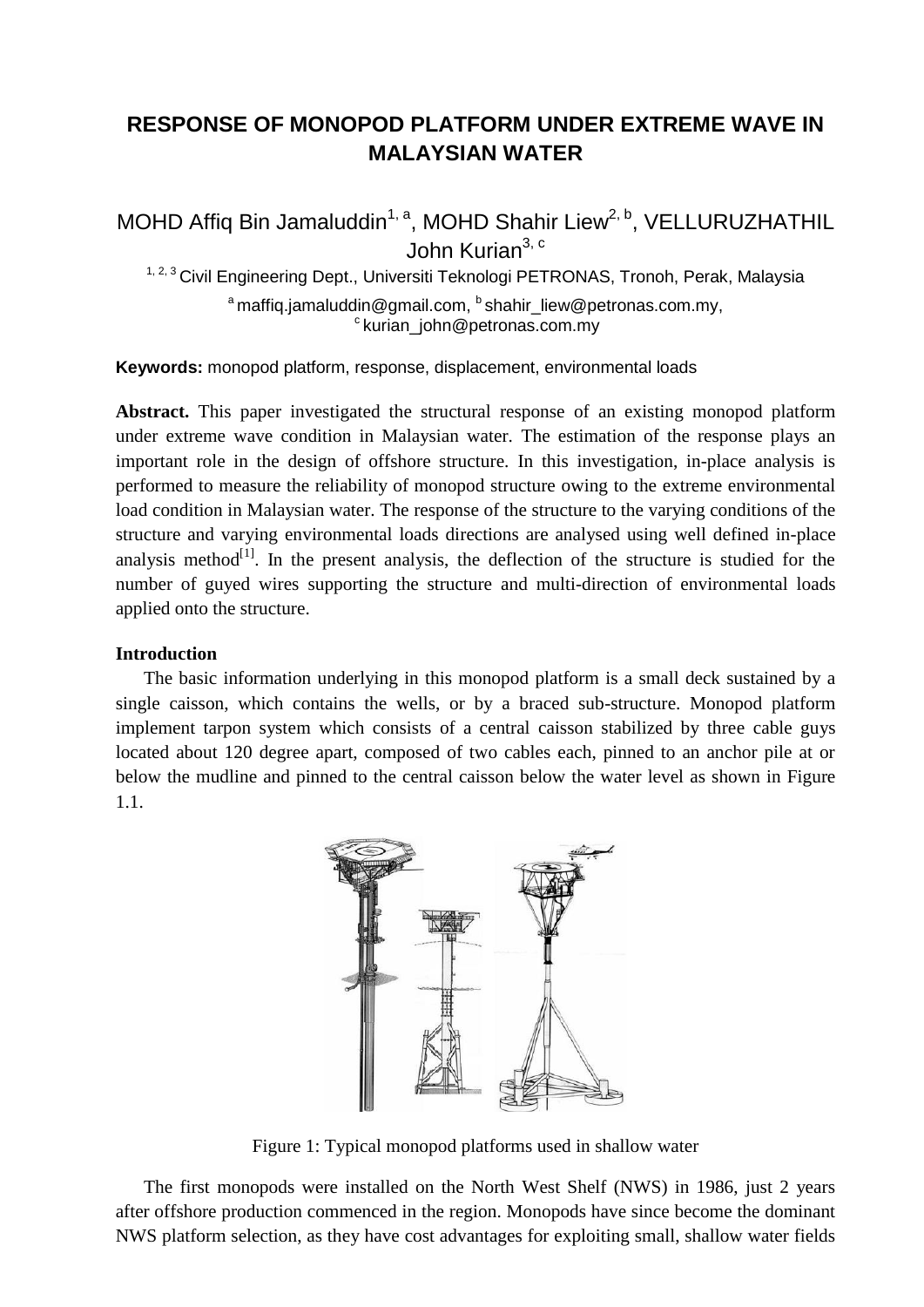and can be fabricated in Western Australia<sup>[2]</sup>. The tarpon system has been existence for almost 30 years but the system was widely used in the North Sea by oil major players with over 20 installations to-date. However in Malaysia, this system is still new. The system was first installed at Semarang Kecil oil field in year 200 and was later applied at the North Lukut and Penara oilfields in 2002 and Ledang Anoa in 2006.

Structural behaviour of monopod platforms designs under wave loading platform quite complex due to several factors. Firstly, monopods are installed in shallow water, where nonlinear wave kinematics is important especially in harsh environments. Secondly, unlike the larger platforms, the platform's configuration is such that the fundamental dynamic bending behaviour is concentrated in the wave zone, rather than throughout the water column. Studies have proved that the wave zone is the most sensitive region in which the failure of a braced monopod on the North West Shelf during a tropical cyclone was localized in the wave zone<sup>[3][6]</sup>.



Figure 2: Typical designs for Tarpon system

## **Platform Configurations**

A specific configuration of minimum monopod platforms is used as a reference to study its reliability under harsh environmental loads condition in Malaysian water. The platform is located on the South China Sea, namely Peninsular Malaysia Ocean (PMO) in water depth of 60 meter. The self-weight of the topsides is to be approximated of 200 tonnes. All other external loads such as secondary structures, appurtenances and live load are defined as individual load in the analysis. The central caisson's outer diameter is 2.13 meter (84 inches) with varying thickness throughout the caisson. Each guying wire fixed to the caisson which has a pretension of 355.86 kN (80 kips) to provide external support to the platform.

The computer 3-D model of monopod platform is shown in Figure 3. As per requirement of inputs to SACS, the structural members and environmental loads are defined. All the designs of its members and materials properties are based on PETRONAS Technical Standard (PTS). All loads required for the analysis are included in the program.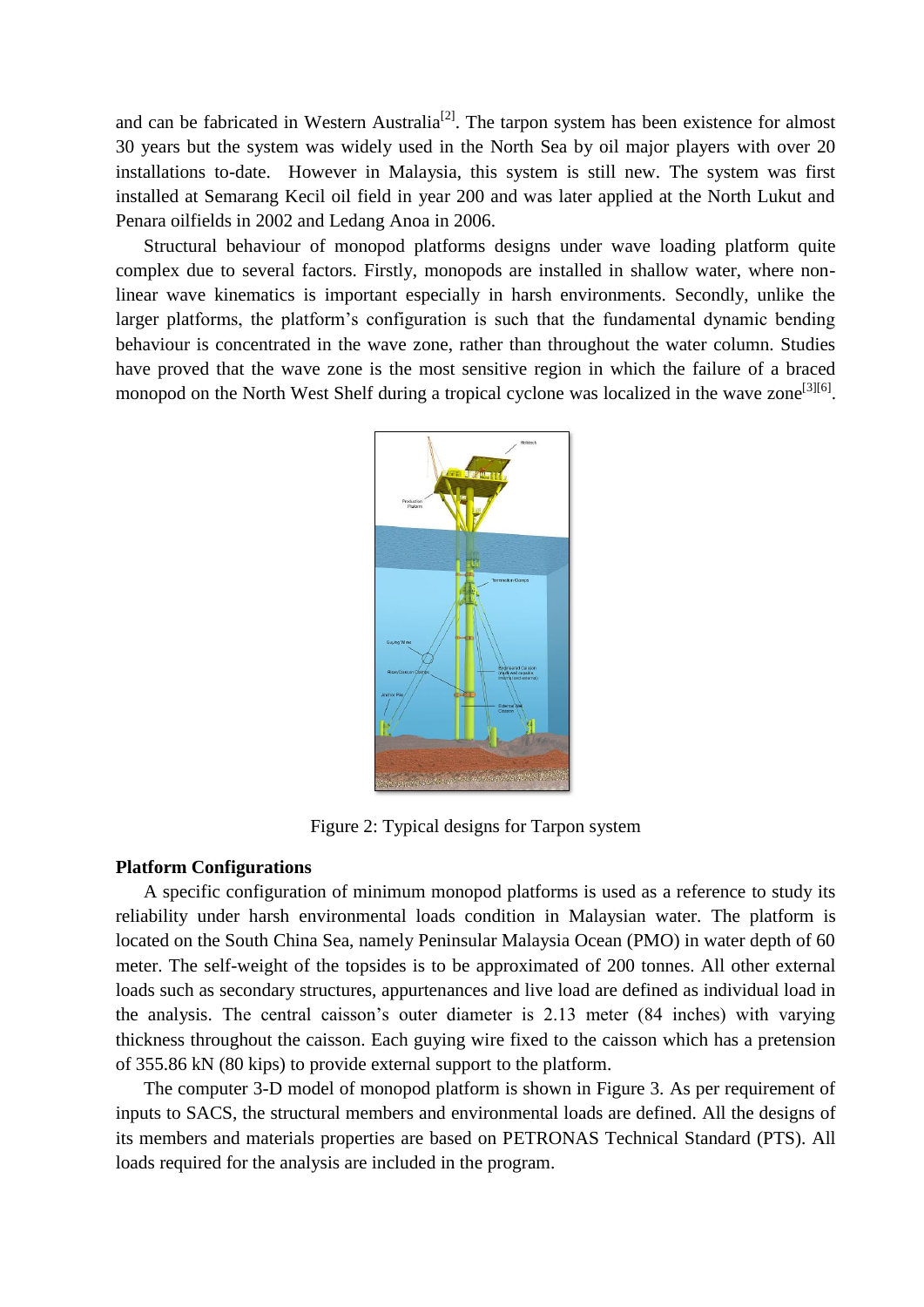

Figure 3: Computer 3-D Modelling for Monopod Platform Model

## **Loads Configuration**

For the present analysis, wind speed that will be used is 39.97 m/s. The determination of wave forces exerted on offshore platform is very complex. Wave theory can be divided into three categories which are sinusoidal waves, cnoidal waves and solitary waves. Wave theory should be understood before one can properly calculate the wave forces<sup>[4]</sup>. In this analysis, Stokes theory is used to perform the analysis.

Pierson-Moskowitz Spectrum was proposed in 1964 for new formula for an energy spectrum distribution of a wind generated sea state<sup>[5]</sup>. PM Spectrum describes a fully-developed sea determined by one parameter, namely, wind speed and is widely accepted in the whole world. PM Spectrum can be describes as:

$$
S(\omega) = (A/\omega^5)^* e^{(-B/\omega^4)}
$$
 (2)

Where,

 $A = 0.0082g^2$  $B = 0.74(g/u)^4$  $\omega = 2\pi f$ Where,  $u =$  wind speed  $(m/s)$  $g =$  gravitational acceleration (m/s)

 $f = frequency(Hz)$ 

The statistical parameters were evaluated using the spectral moments as follows:

Significant wave height,  $H_s = 4\sqrt{m_0}$ (3)

Zero crossing wave period,  $T_z = \sqrt{\frac{m}{m}}$  $\boldsymbol{m}$ (4)

For this present analysis, the value for wind speed, wave height and wave period is 39.97 m/s (77.7 knots), 13.29 m and 11.10 s respectively.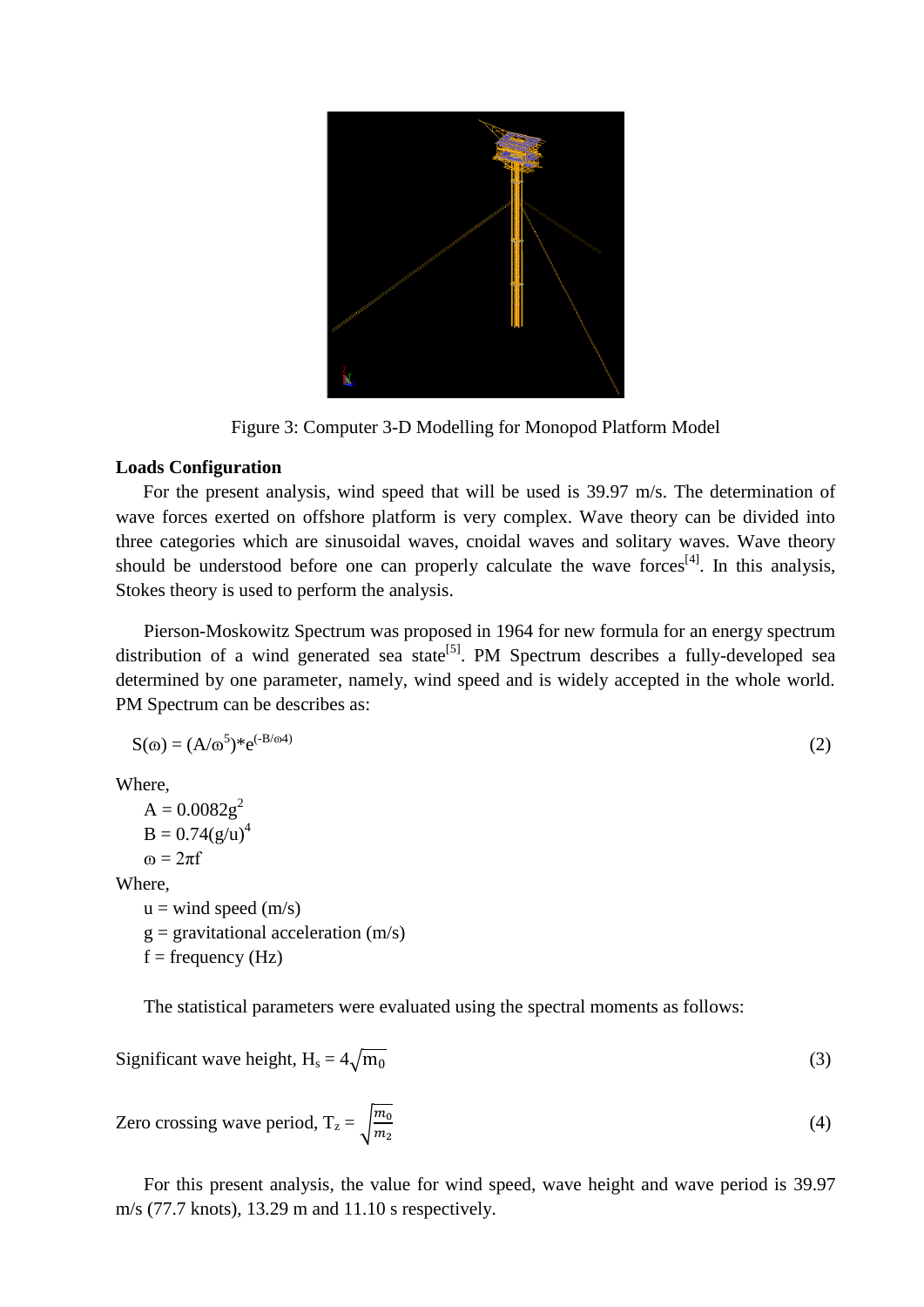### **Result and Discussion**

The static analysis of Monopod Platform is carried out for 60 m water depth with different several conditions. The overall topside member's weight is designed for 200 tonnes. The topsides design is as illustrated in Figure 3.

The platform will be analysed for load combination of dead load, live load and environmental loads to provide real life situations. The platform will be firstly analysed for eight different directions (omni-direction) of environmental loads with the three wired guys are attached to the caisson. The platform then will be analysed for free standing platform where all the wired guys are removed to compare the deflection between these two conditions.

The caisson displacements to the combined load cases and number of wired guys attached to the platform are studied.

#### **Displacement of the Platform**

Figure below illustrated one of the directions of the wind force, wave force and current when subjected to the platform.



Figure 4: Environmental Loads from 0º

It should be noted that deflections are considered in the total of global X-direction and global Y-direction. The deflections observed are based on the deflections of the caisson of the platform from the mudline level to the top of the caisson excluding the topside.

Figure 4 illustrated the environmental loads when subjected from 0º direction of the platform. The estimated deflection due to the environmental loads from each direction is illustrated in the Figure 5-12 below.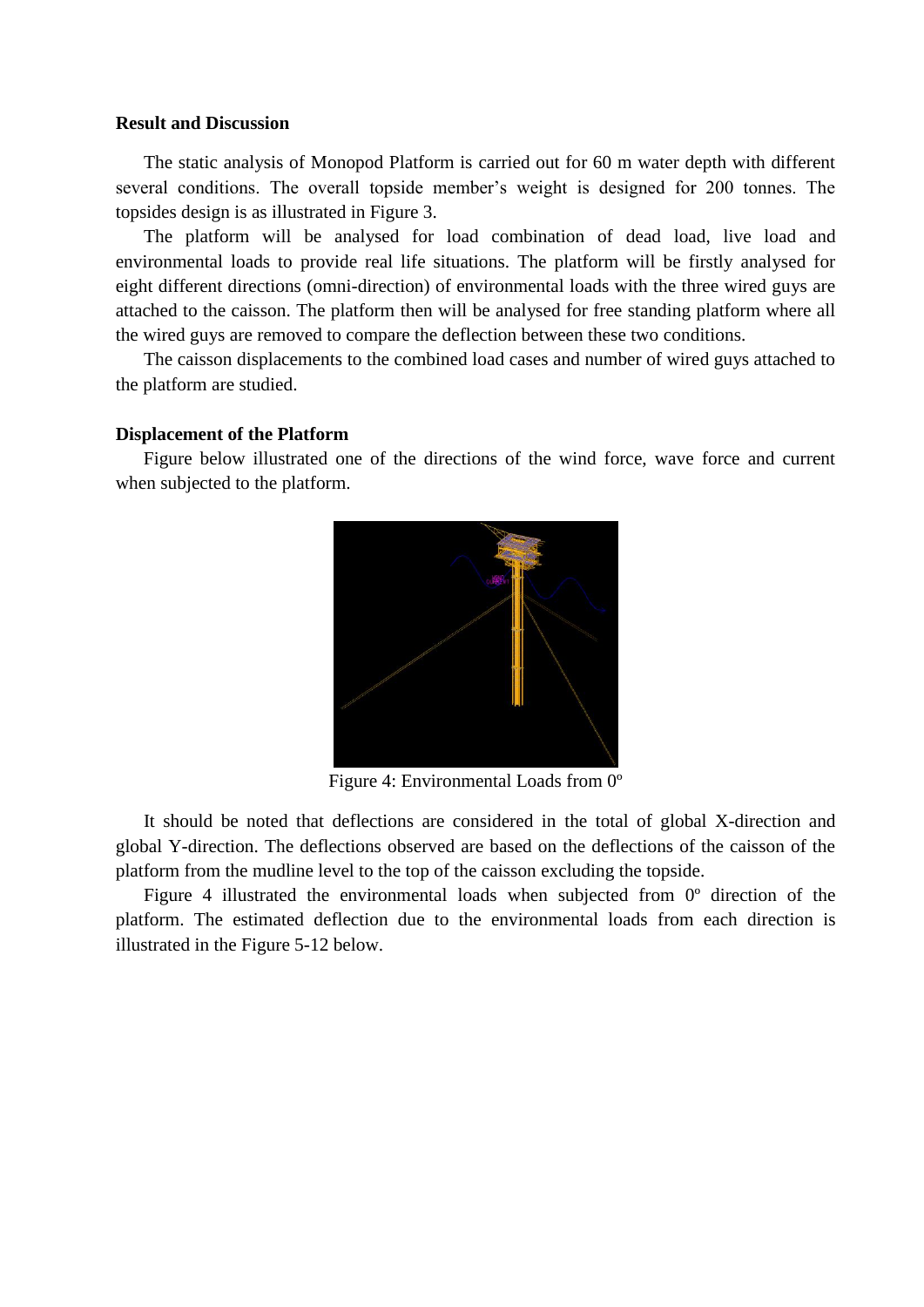

From the figures above, we observed that the pattern for caisson displacement is alike for all environmental loads directions. When the wired guys are removed from the caisson, the deflection of the caisson is much greater than the deflection of the caisson when supported by wired guys. In the design, the platform will be considered as collapsed when the deflection of the members of the caisson is greater than 1 meter. In this analysis, we can observe that the platform is collapsing in all environmental loads direction during free standing condition.

The maximum displacement of the caisson when supported by 3 wired guys is 89.53 cm (35.25 in) when subjected to environmental loads from 270º direction. Meanwhile, the maximum displacement of the caisson during free standing condition is 2598.12 cm (1022.88 in) when subjected to the environmental loads from the same direction.